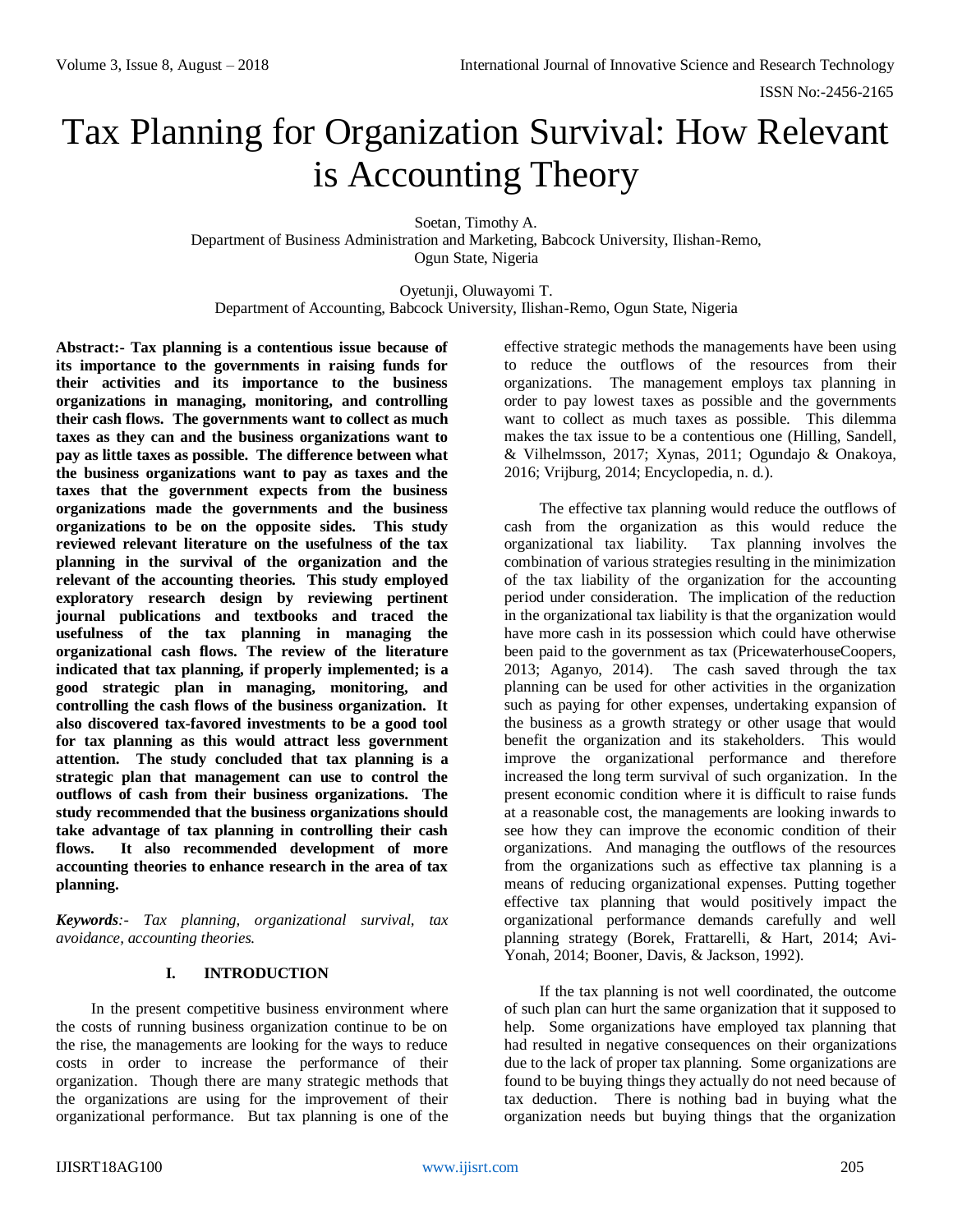does not need for the sake of tax deductions has not been proven to be good strategic planning. This has been seen as a bad strategic practice because at the end of the day this type of practice would create more liabilities to the existing ones (Hilling, Sandell, & Vilhelmsson, 2017; Chen & Lin, 2017; Pfeifer & Yoon, 2016; Graham, Hanlon, Shevlin, & Shroff, 2014; PricewaterhouseCoopers, 2013; Encyclopedia, n. d.).

Though, some people equate the tax planning to the tax avoidance and tax evasion which connotes negative impression. The meaning many people associated with the tax planning is that the organizations that are employing tax planning are just running away from their responsibility. This is not so as there are legitimate methods for the organizations to plan their tax in a way to reduce their tax liability. It is not illegal to use the legal means of reducing tax liability. The tax avoidance and tax evasion are both parts of tax planning. But how the organizations make use of them makes difference in the accounting rules and regulation. Conventionally, some people believe that tax avoidance is acceptable to the tax evasion. But the tax authorities have their own definition of acceptable tax avoidance and non-acceptable tax avoidance. As long as the organizations stay within the legal limit of the acceptable tax avoidance, all efforts to reduce tax liability will worth it. The accounting standards give the organizations choices of the accounting methods they can use when preparing their financial reports and they have the legal right to use the ones that would give them minimum tax liability and maximum tax deduction (PricewaterhouseCoopers, 2013; Aganyo, 2014).

It is not illegal to choose the one that would minimize the tax liability of the organization. The accounting standards around the world have created opportunity for the organizations to manage their tax liabilities to the benefits of their shareholders and other stakeholders. The present business environment has seen corporate tax increasing progressively and as a result forming significant parts of the organizational costs. The organizations are taking advantages of the tax planning within the accounting rules and regulations to make use of tax planning as a means of competitive advantage as well as a survival method. Though, the aggressive tax planning may become illegal when the organizations used illegal means of reducing their tax liability. The organizations must be careful to know when they are within the prescribed accounting rules and regulations and when they are about to cross the boundary. The overstatement of the expenses and understatement of the income for the sake of tax liability are signs of problem for the organization as this has become illegal activities that may cause serious negative repercussion for the organization (Mgammala & Ismail, 2015; Aganyo, 2014; Encyclopedia, n. d.).

## **II. THE OBJECTIVE AND METHODOLOGY OF THE STUDY**

The objectives of the tax planning are twofold. The first one aims at reducing the existing tax liability from previous

operations or business activities. The other one is to help the organization to come up with financial planning that would result in minimum tax payment. While one is looking at what has happened in the past and the other one is looking towards the future, they are both working towards achieving one goal. Both of these objectives are working towards minimizing the outflows of the resources from the organization which would result in increment in the after tax performance of the organization. That is, the two objectives are aiming at reducing tax burden which will be beneficiary to the management and the employees as well as other organizational stakeholders. The objective of tax planning is not to refuse the payment of the tax or to evade tax as some people are made to believe. But the objective of tax planning is to use the legal means within the established accounting rules and regulations to minimize the amount of tax the organization pays in any given accounting period. It is the duty of the management to hire knowledgeable tax practitioners to advice management on the transactions that are legally qualified to reduce the tax liability (PricewaterhouseCoopers, 2013; Aganyo, 2014; Cao, Xu, & Ao, 2009; Encyclopedia, n. d.).

Measuring the achievement of the tax planning objectives has been a difficult task in the academic. The essence of tax planning is to reduce tax burden and the tax burden data are kept by the organization with little or no access to such data. The difficulty in getting these data has been problematic in reliable measurement of the objectives of the tax planning. Book-tax gap and effective tax rates are two major variables used in measuring the achievability of the objectives of the tax planning. The objective of this study is to review the literature pertinent to the usefulness of the tax planning in organizational survival and the relevant accounting theory.

Exploratory research design was used for this study. The pertinent journal publications and textbooks were reviewed for this study. This research design is useful when the secondary sources are going to be used in a research. It helps the researcher to gather the necessary information needed for a study through the review of available literature. Since this study used the review of the relevant literature, the researcher believes that exploratory research design is appropriate for this study.

## **III. THEORETICAL FOUNDATION OF THE STUDY**

This section covers the theories that address the motive behind the employment of the tax planning for the improvement of the performance of the organization that will ensure its survival. The activities of the management supposed to be focused on how the shareholders and other stakeholders will benefit from the organizational activities. The theories that address the issues surrounding the separation of the ownership of the business organization from its control are also relevant in the tax planning and organizational survival.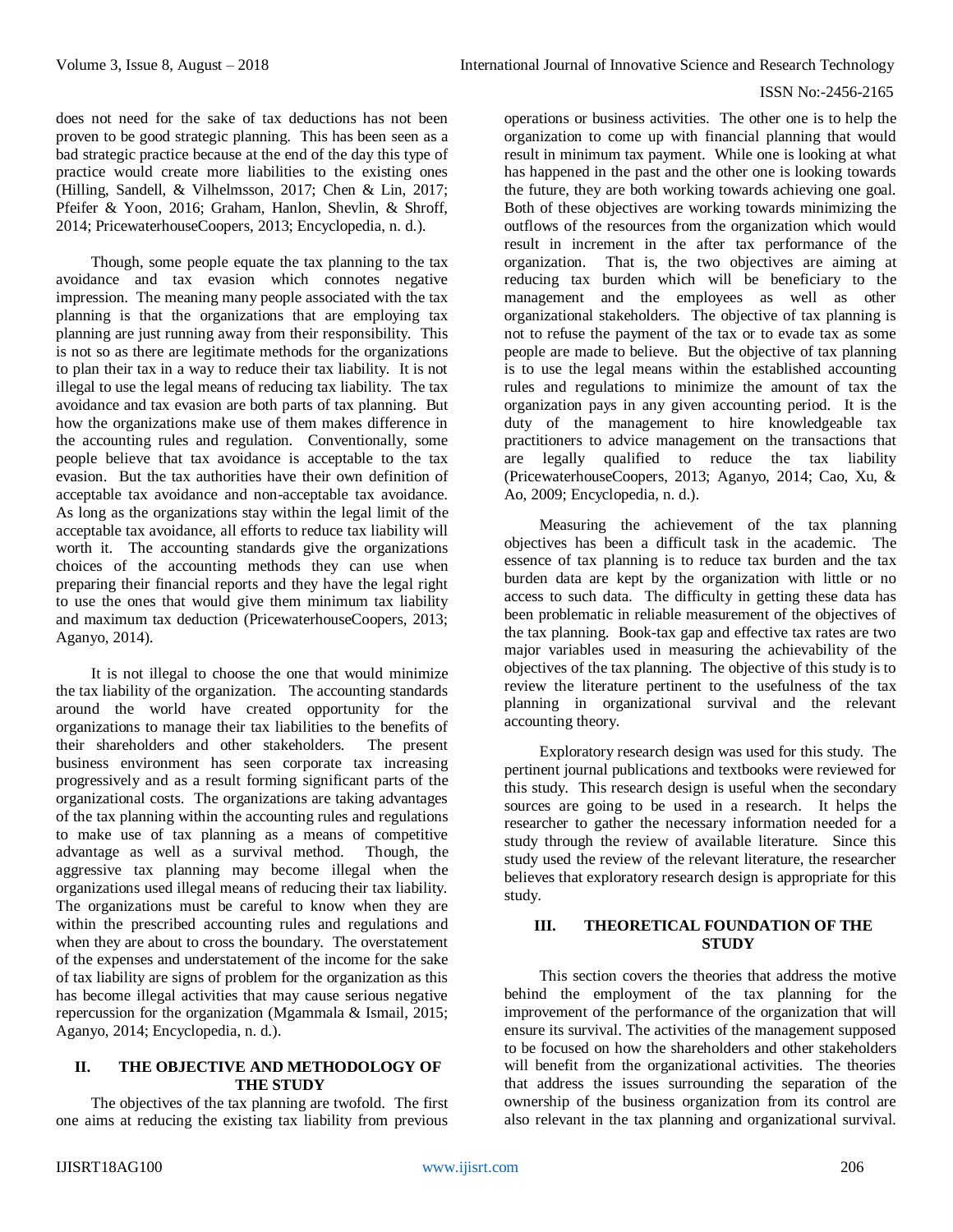The theories reviewed are agency theory, stewardship theory, accountability theory, and stakeholder theory.

The tax planning theories introduced principles that needed for effective tax planning. The tax planning is a continuous process and the process needs to be flexible in order to have working tax planning that would reduce the tax liability of the organization. The tax liability varies from organizations to organizations and from industries to industries. As a result, the tax planning cannot be uniform for all organizations thus necessitates the need to be personalized tax planning in a coordinated way that will meet the needs of the organization in question. Honesty, moral responsibility, and good faith are required in developing a successful tax planning. The organization needs to be honest, morally responsible, and acting in good faith during the tax planning process in order not to cross the line from what is believed to be legal tax planning to the illegal tax planning. Scholes-Wolfson tax planning framework proposed three principles for tax planning namely, all parties approach, all taxes approach, and all costs approach. This tax framework believes that the best tax planning can be achieved when all the parties involved such as employers and employees are taking into consideration during the tax planning period. Developing tax planning from the organizational point of view without taken the employees into consideration may not provide the tax planning that would help the organization. Both the employers and employees must be taken into consideration during the tax planning. It is believed that there is existence of the implicit tax and explicit tax in the organization which some people called known tax and unknown taxes. This framework believes that having effective tax planning required the full knowledge of all taxes and these should be considered during the tax planning process. Tax cost is just one of the costs incurred in the organization. Therefore the inclusion of all other costs that are not tax cost is crucial in developing working tax planning. These principles can also be linked with the requirements of honesty, moral responsibility, and acting in good faith discussed earlier in this section. It is when the management is honest, morally responsible, and acting in good faith that it can disclose everything that needed to be disclosed in order to have workable tax planning (Heitzman & Ogneva, 2015).

## *A. Agency Theory*

Agency Theory deals with the conflict of interest that arises from the divergent of the goals of the agents from that of the owners of the business as well as divergent in the level of dislikeness of risk between the owners of the business and the managers. The theory postulates that the agents would look out for his or her self interest at the expense of the principals that hired him or her to manage the business. This self interest is a consequence of the asymmetry of information that favors the managers who have access to the information about the business that the owners do not have. The owners of the business are expected to put in place a mechanism that would align the managers' interest with that of the owners of the business (Clarke, 2007).

## *B. Stewardship Theory*

Stewardship Theory, unlike agency theory proposes that the agent would align his or her interest with that of the owners of the business. In other words, this theory is saying that the agent is a rational human being who would utilize the resources entrusted with him or her judiciously. This theory believes that the interests of the agents and the owners of the business can be taken care of by the agent without taken advantage of the owner of the business due to the asymmetry of information. This theory is contrary to what the agent theory proposes in dealing with principal-agent relationship (Clarke, 2007).

## *C. Accountability Theory*

Accountability Theory addresses the explanation of rationality of the agent behaviors to the principal. This theory proposes that the agent would give justification about how he or she manages the resources entrusted in his or her hand. The agent has obligations that must be fulfilled in the agency contract and how these obligations were carried out in terms of decision-making process that would maximize shareholders' wealth must be clearly explained. The principals who are the shareholders would then be in position to make and pass judgment about how the managers have discharged their obligations. The explanation of the agent would then play a determinant factor on whether the principal is satisfied with the performance of the agent or not. The renewal of the agency contract signified the acceptance of the agent explanation of how he or she has discharge his or her responsibilities in the accounting period under consideration while refusal to renew the agency contract is an indication of unsatisfactory performance of the agent (Lindberg, 2009; Borrero, Martens, & Borrero, 1979).

## *D. Stakeholders Theory*

Stakeholders Theory addresses the issues of managing business organization ethically and morally as well as infusing values into the organization. This theory believes that the organization is not operating in isolation but within the communities. As a result, the needs of those who would be affected in the communities where the organization is operating must be taken into consideration during the decision making process. That is, this theory does not limit the issues arising in managing the organization to the principals and agents alone. It addresses the issues that concern all participants in the organization, both internally and externally (Clarke, 2007).

Among the theories reviewed for this study, this study would be anchored on the agency theory. The rationale for choosing agency theory is based on the fact that the principalagent relationship is the first contract established before other participants joined the process. Also, the theory that addresses the issues arising from conflict of interest and attitude to risk is very crucial to the successful running of the business organization. The ability and capability of the agent in running the business organization would be reflected in the type of tax planning employed. The efficient and effective tax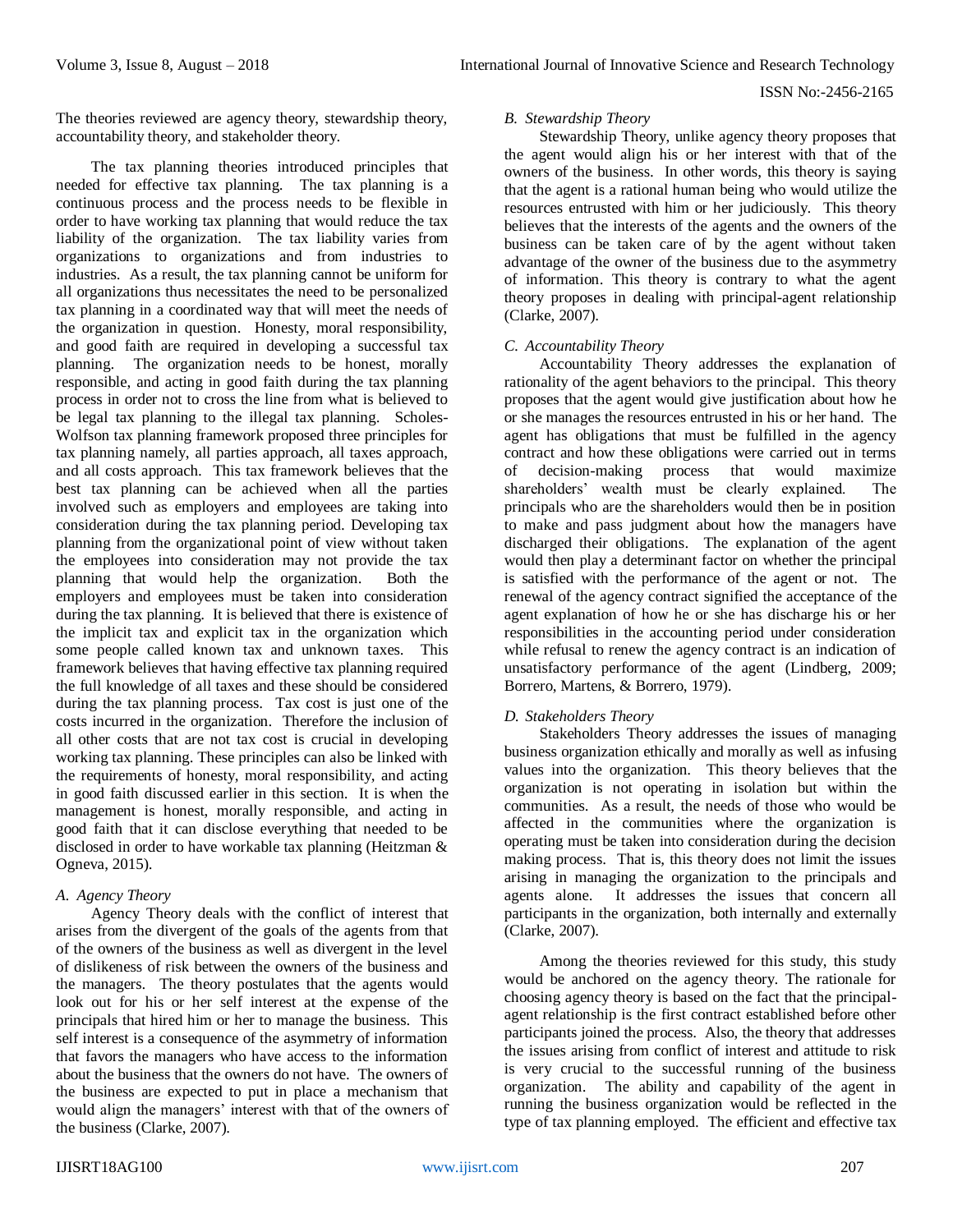planning would increase the cash inflow and reduce cash outflow for the organization thus resulted in organizational survival and sustainability. On the other hand, ineffective and inefficient tax planning would reduce the possibility of the survival of the organization.

## **IV. LITERATURE REVIEW**

Tax planning has been a contentious issue and continues to be a controversial one especially during this economic downturn in various countries. hardship has necessitated the governments in various countries to broaden their tax bases and this has also negatively affected the business organizations who are the major taxpayers. The management has been focusing on the loopholes in the rules and regulations by effectively and efficiently plans their tax in order to reduce their tax liability. This section reviewed literature on the tax planning and organizational survival. Mucai, Kinya, Noor, and James (2014) examined the influence of the tax planning on the financial performance of the Small Scale Enterprises in Kenya. They used survey research design and employed questionnaire to collect data from the participants in the study. The findings of the study indicated that there is no significant relationship between tax planning in investment in capital asset and performance of small scale enterprises; there is no significant relationship between tax planning by capital structure and performance of small scale enterprises; there is no significant relationship between tax planning through advertisement expenditure and performance of small scale enterprises; there is no significant relationship between legal forms of enterprise tax planning and performance of small scale enterprises. The study concluded that there is no significant relationship between the tax planning and financial performance of small scale enterprises in Kenya. The study recommended that the small scale enterprises should seek and take the advantage of the tax advisor in order to improve their performance.

Ilaboya, Izevbekhai, and Ohiokha (2016) examined the relationship between the tax planning and firm value through extant review of the pertinent literature. The findings of the study indicated constant inconsistent in the results of studies of the firms that used tax planning to improve their firm value; the generally accepted parameter to measure the tax planning is another concern found in the research. The lack of theories to address the tax planning issues is another concern found in the study. They argue that some researchers used agency theory to explain the tax planning, but they believe it is not enough. The study also found that it is hard to see the empirical researches on the tax planning and firm value in developing countries. The study concluded that tax planning is an interesting research topic that needs the attention of the academic. The study recommended that empirical researches on tax planning and firm value should be carried out as the authors claimed that they found it difficult to see empirical studies on tax planning and firm value in Nigeria.

Alduneibat, Altawalbeh, and Hashem (2017) examined the impact of tax planning in the industrial public stock companies on the performance of the industrial companies listed in the Amman stock exchange market. The study employed the analytical descriptive approach and the population of the study is the total financial managers who are presently working in the sixty six (66) Jordanian industrial public joint stock companies. There is one financial manager in each of the company and the total enumeration sampling technique was employed. That is, the population figure is the same as the sample size. The questionnaire was used to collect data from the study's participants. The finding of the research indicated the existence of tax planning in industrial public joint stock companies and it has impact on the performance of the industrial companies listed in the Amman stock exchange market. The study concluded that tax planning is essential in the organizational performance. The study recommended that there should be awareness education among the financial managers and the employees of the organization regarding the consequence of tax avoidance.

Tax planning changes the timing, amounts, and the variance of the cash flows of the organization. The tax planning if properly developed has substantial influence on the activities of the organization; both reported and unreported, in order to get the tax liability that would be beneficiary to the organization and its stakeholders. It is generally believed that the efficient and effective tax planning has the tendency of changing the value of the organization if such tax planning can deliver after-tax income increment. That is, if the tax planning is able to produce an after-tax income that is normally higher than what the organization could have gotten without the tax planning. This can be clearly established when the after-tax income without tax planning is compared with the after-tax income with the tax planning. The difference between the two after-tax incomes would determine if the tax planning contributed to the value of the organization. Based on this premise, Heitzman and Ogneva (2015) examined the influence of corporate tax planning on the stock returns in United States of America (U.S.). The ex post facto research design was used for the study. The researchers collected secondary data from the U.S. firms traded on New York Stock Exchange (NYSE), American Stock Exchange (AMEX) or National Association of Securities Dealers Automated Quotations (NASDAQ). The population and sample size are the U.S. firms listed and traded on NYSE, AMEX or NASDAQ with not less than two years of Compustat – a database of financial, statistical, and marketing on global companies - coverage and monthly returns available from Centre for Research in Security Prices (CRSP) from July of 1988 to December of 2013. The findings of the study indicated the existence of the tax planning-based risk premium that depend on the size of the organization, the incumbent President's affiliated political party, and the thinking characteristics or ideology of the U.S. Tax Court judges. The results of the study further indicated that firms with effective tax rates  $-$  high tax planning  $-$  have significantly higher rates of settlements with the tax authority.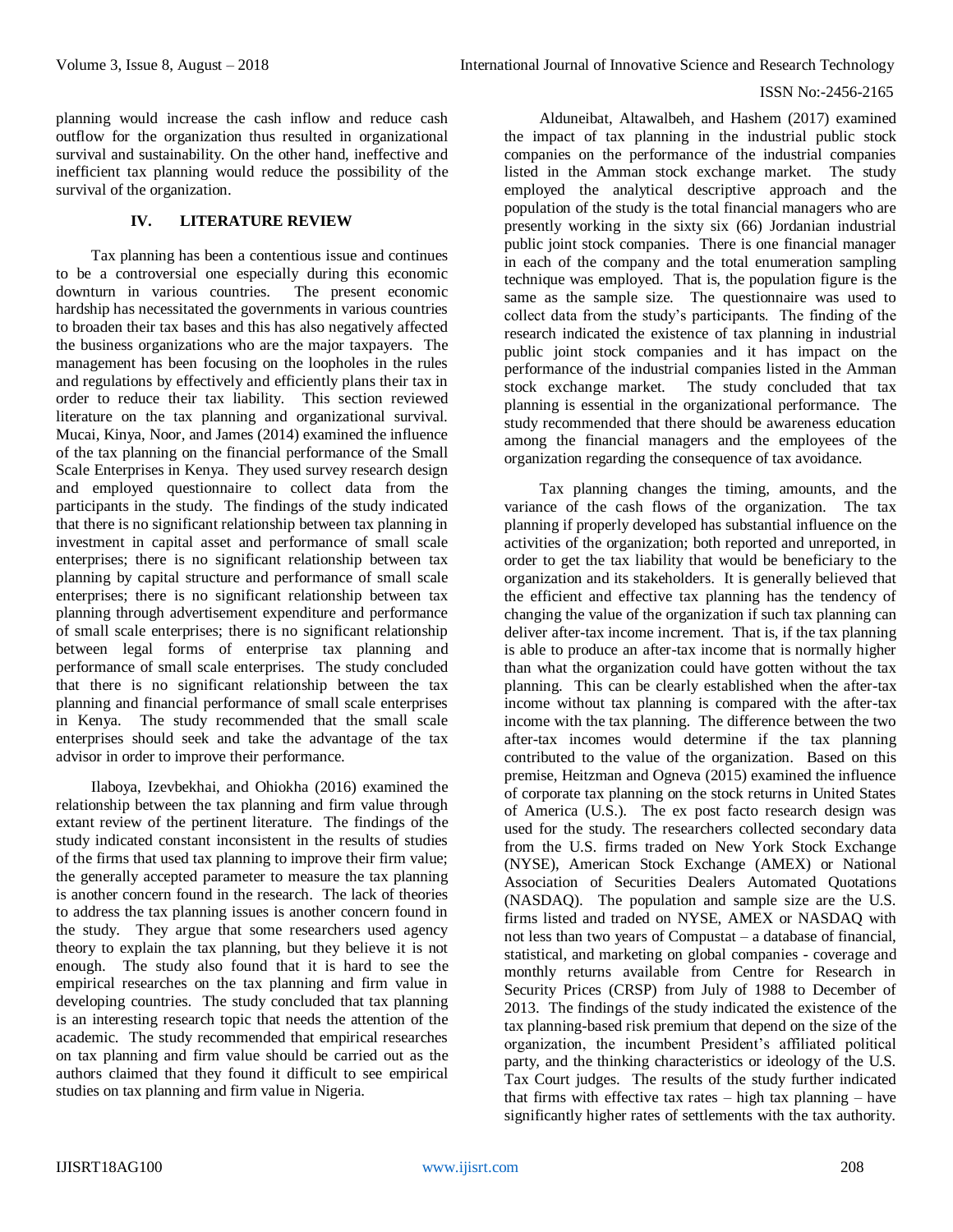The firms with high cash tax rates  $-$  low tax planning  $-$  also have the highest rates of settlements after controlling for size and profitability. The result of the book-tax differences was similar to the cash tax rates. The study concluded that tax planning is vital in the organizational strategic planning for the corporate decision makers, monitor, and regulators. The study recommended that the boards of directors and the managers should pay close attention to the relevance of the tax planning in the increment in their cash flows. The study also recommended that the management should take into consideration the impact of tax planning on the discount rate.

Yuan and Xu (2015) studied tax planning through review of literature on the researches that have been done on tax planning published in both China and international journals. The result of the study found that the researchers are concentrated on three areas namely motivation of tax planning, economic consequence of the tax planning, and the measurement of the tax planning. The study concluded that the organizations can benefit economically from tax planning. The study also concluded that the motivation of the managers is mostly studied and the characteristics of the executives were totally neglected in both China and International journals. They argue that since the executives play central role in the development and implementation of the tax planning, their personal traits must be studied. The study therefore recommended that the personal traits of the executives need to be studied.

## **V. CONCLUSION AND RECOMMENDATION**

This study reviewed pertinent literature on tax planning, organizational survival and relevant theory. The review of the literature indicated that many business organizations are using tax planning to reduce their tax liability. This has led to the improvement in their performance and the improvement in their performance has led to their survival and sustainability. The governments around the world depend on the taxes collected from the business organizations and citizens of individual countries for the implementation of their activities. As a result, the governments are very serious when it comes to the payment of the taxes by the business organizations. It is true that among the indications in this study is that the business organizations are using tax planning as strategic plan to reduce their cash outflows and increase the cash inflow. However, those who are using tax planning as strategic plan are doing so with a serious caution because this study also found that there is a thin line between using tax planning as a strategic plan to reduce tax liability legally and the employment of tax planning as strategic plan to reduce the tax liability illegally. The management must be knowledgeable in order to stay within the limit provided by the rules and regulations guiding the payment of taxes by the business organizations.

This review of the literature found that not all business organizations are using tax planning to reduce their tax liability. The size of the business organization plays important

role in determining whether to use tax planning as a strategic plan to control its cash flows or not. The business organizations with bigger sizes use tax plan as a strategic plan to control their cash flows than the business organizations with smaller sizes. The rationale behind this is that the bigger business organizations have more resources to develop and implement tax planning that would help them in controlling their cash flows than the smaller organizations. The bigger business organizations also have the resources to resolve any charges or litigations the government may have against them regarding the disputes in the payment of the taxes than the smaller ones. The development and the implementation of tax planning are associated with costs. The business organizations that want to make use of tax planning as strategic plan to improve the organizational performance must do the cost and benefit analysis and decide whether the benefits that will be derived from such plan are more than the costs that would be incurred. Even when the benefits outweigh the costs, the availability of the resources needed to develop and implement the tax planning will be a deciding factor.

The study found little or no differences in tax settlements between the business organizations who are using aggressive tax planning and those who are not using aggressive tax planning. The business organizations that are using aggressive tax planning as a strategic plan to control their cash flows are the big size organizations because of the availability of the resources and those business organizations that are using little or no aggressive tax planning are small size organizations. The review of the literature also found that the political party of the President in power makes a difference in the interpretation and implementation of the tax rules and regulations. It is gathered in the study that the business organizations have favorable tax rules, interpretation, and implementation under the President whose political party has more pro business agenda than the President whose political party has less pro business agenda. The ideology of the tax court judges is very crucial to the interpretation and implementation of the tax laws and these decisions would have both direct and indirect effects on the management's using of the tax planning as strategic plan in controlling, monitoring, and managing the survival of the business organization.

The review of literature indicated the relevance of the accounting theory in the employment of the tax planning as strategic plan for organizational survival. Whatever the management is doing is for the benefit of the organizational stakeholders. The improvement of the performance of the organization that will ensure its survival is for the benefit of the shareholders and other stakeholders. The management and the stakeholders are the beneficiaries of the effective and efficient organizational performance. Therefore the theories guiding and addressing the issues arising from the separation of the ownership from the control of their business are relevant in the usefulness of tax planning as a strategic plan for the organizational survival. The management activities must be planned and implemented to the benefit of the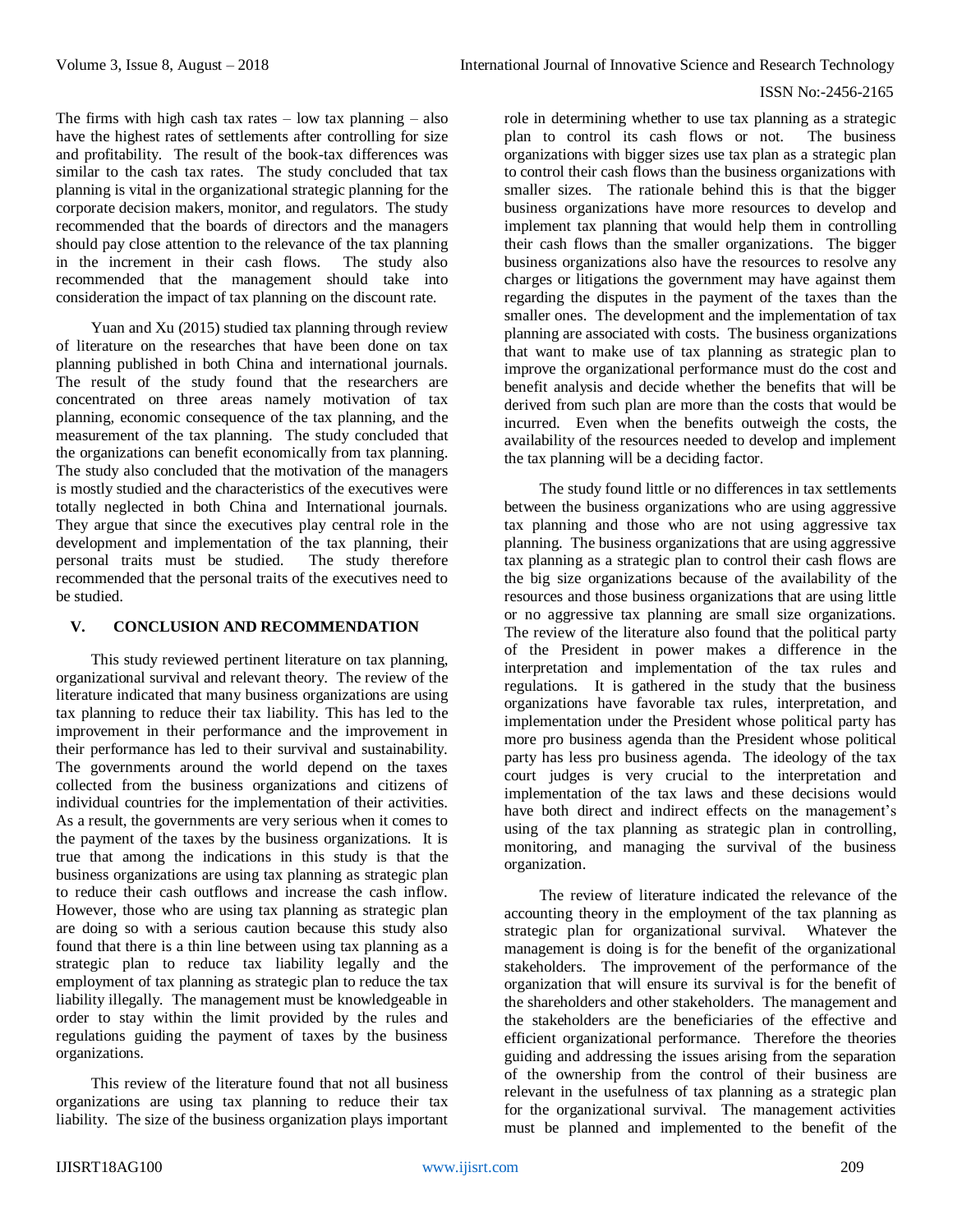stakeholders rather than the activities that would be for the self serving of the management. The theories that separate the ownership from the control of the business address the issues that may arise between the management and the organizational stakeholder. As a result, these accounting theories are relevant in the tax planning and the survival of the organization.

The study found that lack of the right measurement of the tax planning to be a serious issue. The effective tax rates, cash tax rates, and book-tax differences are three measures of tax planning that the organizations are currently using for measuring the tax planning. The study also found that people are associating negative connotation to the tax planning. Despite the legal usage of tax planning to manage the cash flows of the business organizations, some people believe that those who are using tax planning are trying to avoid paying taxes. It is also found that the common names used for tax planning are tax avoidance, aggressive tax planning, tax sheltering, and tax evasion. Some people believe that tax avoidance is a legal means of managing and controlling tax liabilities and cash flows while tax evasion is illegal means of managing and controlling tax liabilities and cash flow. The review of literature found tax-favored investments as good tools for tax planning because governments normally give tax exemptions and tax credits to encourage organizations to invest in certain types of investments. Investing in these types of investments would prevent the outflow of resources from the organization thus helps in managing and controlling the cash flows of the organizations. The study also revealed that the study of personal traits of the business executives who play crucial role in the development and implementation of the tax planning is lacking in the tax planning researches. The business executives are at the helm of the organization and they direct all activities of the organization. Their inputs in the research would help in throwing more light to the ongoing discourse in tax planning.

This study concluded that tax planning is a legal strategic plan of managing, monitoring, and controlling cash flows of the business organization. Cash is a very scarce resource for every organizations and the ability of the management to effectively and efficiently manage it would prevent the organization from run out of cash when it is needed for the running of the operations of the organization. The payment of taxes is the outflow of the scarce cash resource from the organization. The less cash resource that goes out from the organization, the more cash the organization would have in its possession to carry out the business activities. Development and implementation of the proper tax planning would ensure the availability of cash that could have otherwise gone to the government. This study also concluded that payment of the taxes is a legal obligation of the business organizations. The governments in various countries levy taxes on business organization as well as individual citizens in order to raise funds needed to carry out their activities. But the business organizations can use tax planning as a means of controlling their cash flows if done within the frame of tax rules and regulations.

This study recommended that the business organizations should take the advantage of the tax planning in managing, monitoring, and controlling their cash flows. The organizations should seek the service of tax experts who are knowledgeable in tax planning because of the complexity nature of the tax planning. It is important for the organizations to know what expenses can be deducted before taxable income and which ones do not meet the deduction before the taxable income. This is very important as tax planning that runs contrary to the rules and regulations of the tax can cause serious damage, both financially and in reputation; to the organization. And this could end up hurting the organization that the tax planning is trying to protect. This study also recommended the employment of tax-favored investments in order to get the exemptions and tax credit that would result in limiting the amount of cash that would be leaving the organization. This would help the organization as this type of tax planning would not attract government attention that would require the auditing of the taxes paid by the organization that may lead to litigation. The study also recommended the development of the more accounting theories in the area of tax planning. This would enhance the research in the area of tax planning.

Tax planning is contentious issue that has been around for many years to the present and it would continue for foreseeable future because of the importance of taxes to the government on one hand, and the business organizations on the other. The governments in various countries impose taxes on business organizations in order to raise funds for their activities. The government would do everything possible to ensure the collection of the taxes due to them and sometimes broadening or expanding the tax bases. The business organizations would also use every means within the limit of the tax rules and regulations to pay minimum taxes.

This study has contributed to the discourse on tax planning, organizational survival, and accounting theories relevant to the tax planning and organizational survival by shed more lights to the discourse. The study is in the position to help the readers to understand better the issues surrounding tax planning, organizational survival, and relevant accounting theories to the tax planning and organizational survival.

## **REFERENCES**

- [1]. Aganyo, C. A. (2014). The effects of corporate tax planning on firm value for companies listed at the Nairobi Security Exchange (Master thesis, University of Nairobi).
- [2]. Alduneibat, K. A. A., Altawalbeh, M. A. F., & Hashem, F. N.R. (2017). The impact of tax planning in industrial public joint stock companies upon the performance of industrial companies listed in the Amman Stock Exchange Market. *Accounting and Finance Research, 6*(2), 12-25.